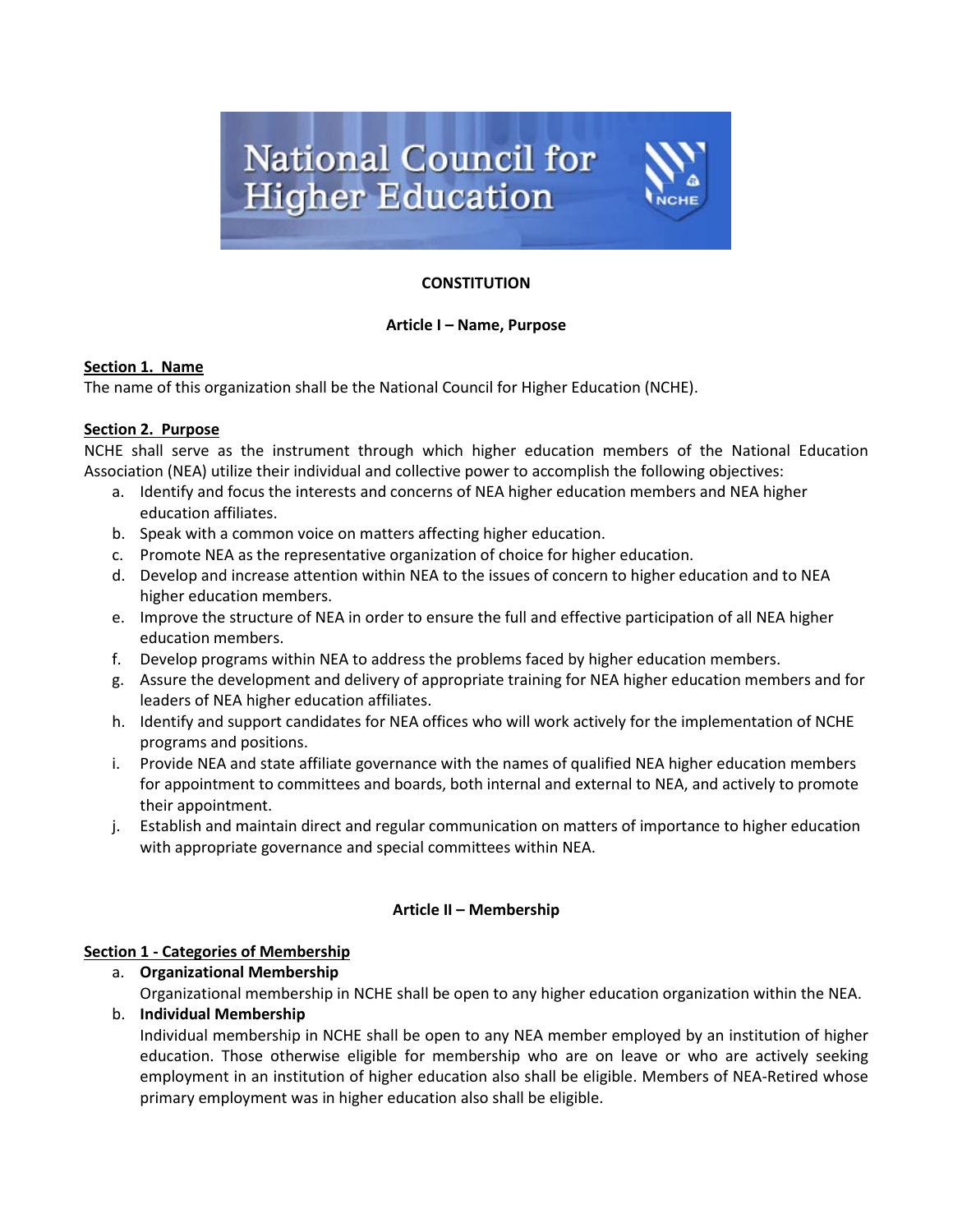## c. **Associate Membership**

Associate membership in NCHE shall be open to any NEA member, NEA staff, or affiliate staff not eligible for Individual Membership who supports the purposes and activities of the Council. Associate members may attend NCHE functions, participate in NCHE meetings, and receive NCHE information. Associate members are not eligible to nominate a candidate for NCHE office, run for an NCHE Executive Committee seat, or vote.

## **Section 2 - Representation**

- a. Organizational members shall be represented by their duly elected president or by an Individual member of that organization designated in writing by the president of the organization. Only persons who are eligible for Individual membership may be so designated. The president or designee shall speak for their organization and cast that number of votes to which the organization is entitled.
- b. Individual Members shall represent themselves, may speak before NCHE, and shall cast that number of votes to which they are entitled.

## **Section 3 - Individual Rights**

NCHE shall not deny membership to individuals on the basis of race, color, national origin, creed, gender, gender identity, sexual orientation, age, disability, marital status, economic status, or category of higher education employment, nor shall any organization which so denies membership be affiliated with the NCHE. Organizational, Individual, and Associate membership in NCHE shall indicate subscription to these principles.

## **Section 4 - Membership Year**

The membership (fiscal) year shall be the same as the NEA membership (fiscal) year.

## **Section 5 - Dues and Assessments**

- a. The amount of annual membership dues for each category of membership shall be as set forth in the Bylaws. Dues shall be considered paid when they are received by the Treasurer of NCHE. Members who have not paid their dues for the current fiscal year prior to the start of a meeting shall be denied the right to speak at meetings and the right to vote on NCHE matters.
- b. Special assessments may be levied by the Council at the Regular Annual Meeting by a Council vote by a two-thirds (2/3) vote of the registered members present and voting, provided that a termination of the special assessment in either dollar amount or a specific date is established.

## **Article III - The Council**

## **Section 1 - Membership**

The Council shall consist of the Individual members and the voting representative from each Organizational member.

## **Section 2 - Meetings**

The Council shall meet at least twice yearly. The Regular Annual Meeting shall be held immediately prior to the NEA Higher Education Conference. Another meeting shall be held in conjunction with the NEA Representative Assembly.

## **Section 3 - Powers**

The Council shall be the policymaking body of NCHE. Powers not specifically delegated to the officers or the Executive Committee shall be vested in the Council.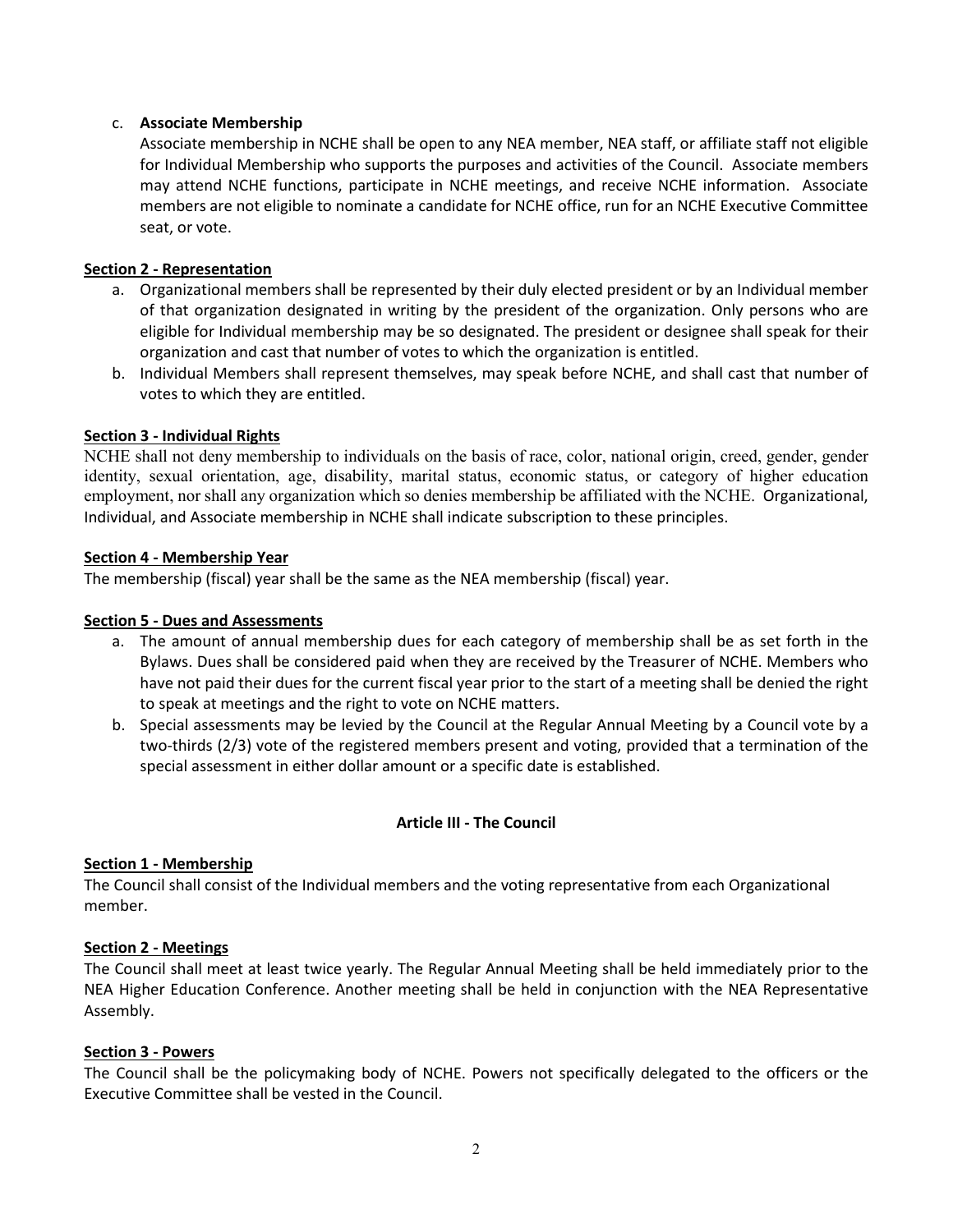#### **Section 4 - Voting**

Voting shall be on the basis of one vote per representative. Upon the request of any representative, or as specified in this Constitution, an issue shall be decided by a vote in which the representatives of Organizational members and Individual members may cast that number of votes as set forth in the Bylaws. Such a procedure shall be referred to as a Council vote.

#### **Article IV - Executive Committee**

#### **Section 1 - Membership**

Members of the Executive Committee shall be the President, Vice President, Secretary, Treasurer, Membership Chair, and four (4) At-Large Members.

#### **Section 2 - Ethnic-Minority Representation**

If no ethnic minorities are elected to the Executive Committee, a special election will be conducted to elect an additional Executive Committee member for a three -year term of office. This person shall be an ethnic minority as defined by the U.S. Bureau of Census.

#### **Section 3 - Educational Support Professionals (ESP) Representation**

If no NEA ESP member is elected to the Executive Committee, a special election will be conducted to elect to the Executive Committee an additional Executive Committee member for a three-year term of office. This person shall be a NEA ESP member.

#### **Section 4 – Contingent Faculty Representation**

If no contingent faculty member, as defined by the local organization, is elected to the Executive Committee, a special election will be conducted to elect to the Executive Committee an additional Executive Committee member for a three-year term of office.

## **Section 5 - Meetings**

Meetings of the Executive Committee shall be held at the call of the President or at the request of a majority of Executive Committee members.

#### **Section 6 - Powers and Duties of Executive Committee**

The Executive Committee shall:

- a. Conduct and manage the affairs and business of the Council between meetings of the Council.
- b. Carry out all policies and programs adopted by the Council.
- c. Perform the duties as stipulated in this Constitution and in the NCHE Bylaws.

## **Article V – Officers and Membership Chair**

#### **Section 1 – Officers**

The officers of the Council shall be the President, Vice President, Secretary, and Treasurer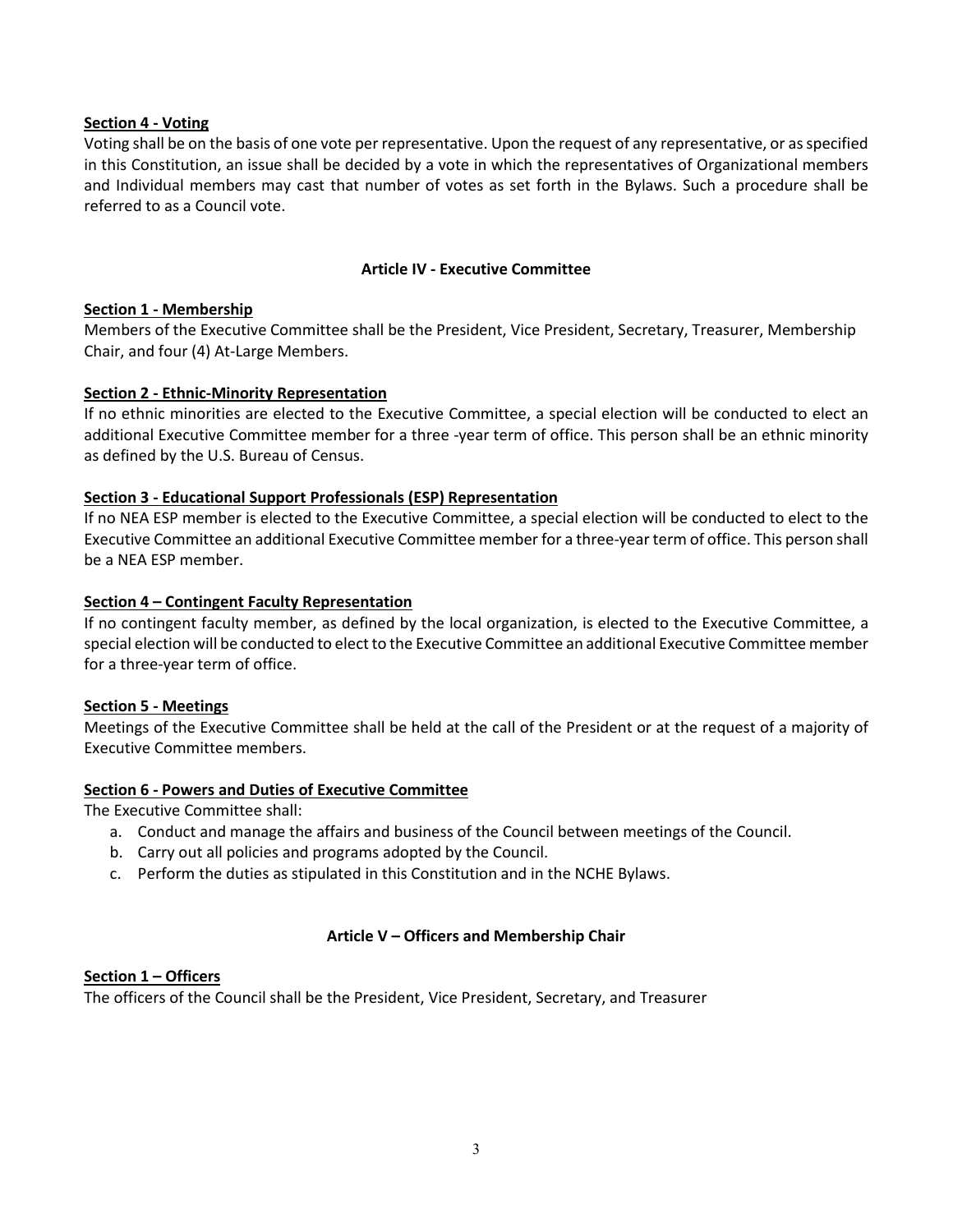## **Section 2 – Powers and Duties of Officers**

- a. The President shall:
	- i. Be the official representative and spokesperson for NCHE.
	- ii. Preside at all meetings of the Council and Executive Committee.
	- iii. Establish and charge committees and task forces with duties with the approval of the Executive Committee. All committee members must be Individual members of NCHE.
	- iv. Appoint and discharge all committee members with the approval of the Executive Committee.
	- v. Be an *ex officio* member of all committees and task forces, except the NCHE Elections Committee.
	- vi. Prepare, with the assistance of the Executive Committee, the agenda for each meeting of the Council.
	- vii. Prepare and submit an annual report to the Council at its Regular Annual Meeting.
	- viii. Serve as the official NCHE representative, or designate an alternate from the Executive Committee, to all NEA governance bodies.
	- ix. Perform the duties as stipulated in the Constitution and Bylaws, and such other duties as are customarily assumed by the chief executive officer of an association.
- b. The Vice President shall:
	- i. Assume the duties of president in the absence of the President
	- ii. Attend NEA governance meetings as designated by the President
	- iii. Act as the editor-publisher of the NCHE Newsletter, which shall be published at least twice each year.
	- iv. Ensure that electronic media used to communicate with NCHE members are maintained.
	- v. Perform any other duties and tasks assigned by the President.
- c. The Secretary- shall:
	- i. Keep the official minutes of all meetings and maintain the official files.
	- ii. Handle the correspondence for the Council.
	- iii. Assist the Membership Chair in ensuring the maintenance of an accurate membership/mailing list.
	- iv. Ensure that materials for each NCHE meeting are duplicated and distributed, including those sent to registrants prior to the meeting.
	- v. Perform other duties or tasks assigned by the President.
- d. The Treasurer shall:
	- i. Ensure that accurate accounts of receipts and disbursements are kept and prepare periodic reports for both the Executive Committee and the Council.
	- ii. Provide regular financial reports to the President and the Executive Committee.
	- iii. Receive the dues report of the organization and reconcile the receivable report with the Membership Chair
	- iv. Perform other duties or tasks assigned by the President.

## **Section 3. Membership Chair – Powers and Duties of the Membership Chair**

The Membership Chair shall:

- a. Coordinate the recruitment of new members.
- b. Ensure the notification of each member during the first month of the membership year that dues are payable and ensure that delinquent notices are issued to those organizations whose dues have not been received.
- c. Conduct registration at NCHE meetings
- d. Ensure maintenance of an accurate membership/mailing list.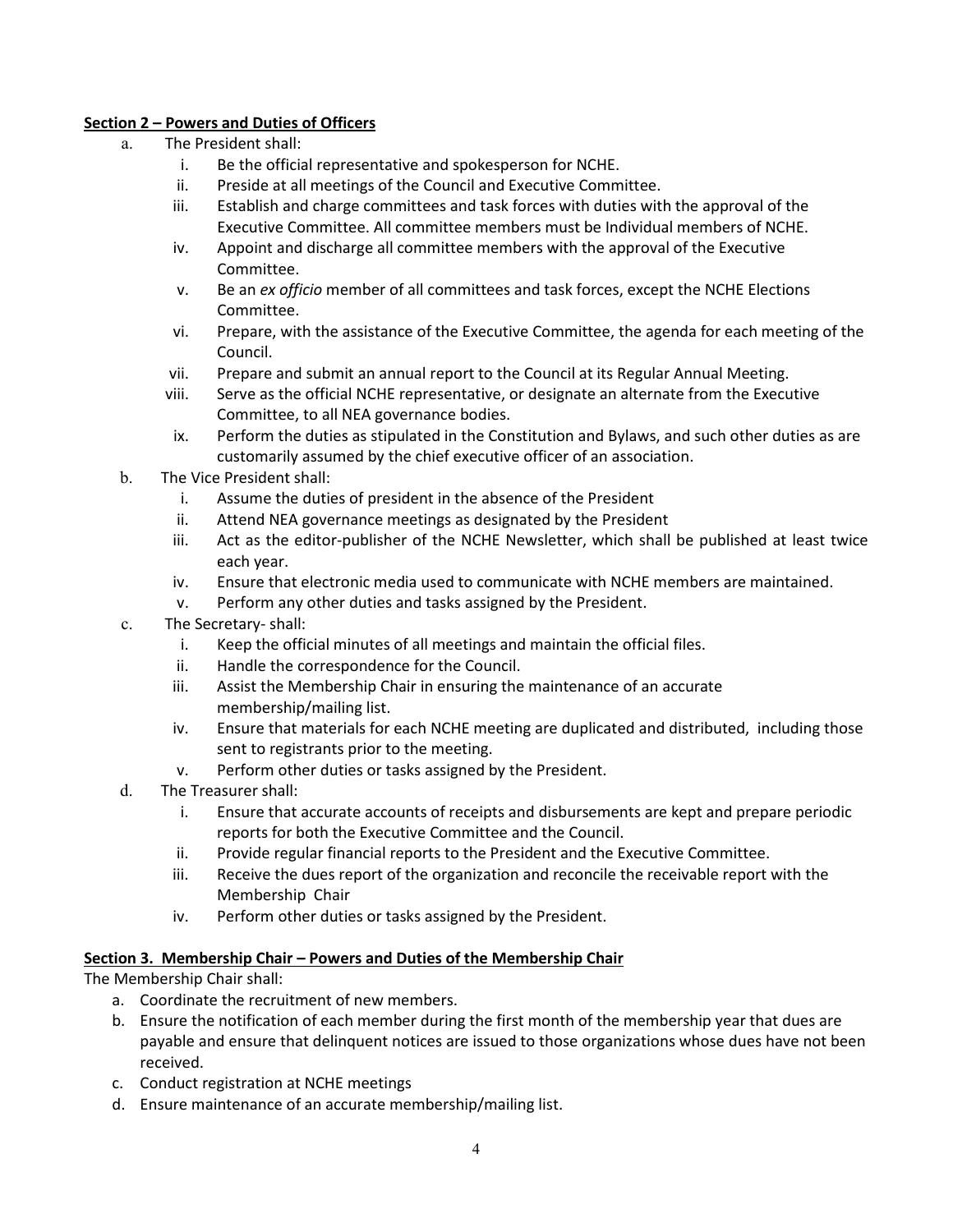- e. Reconcile the receivable report.
- f. Perform other duties as assigned by the President.

## **Article VI – Elections**

## **Section 1 – Eligibility**

- a. Each candidate for office shall hold Individual membership in NCHE and shall be a member of the local NEA higher education organization, if one exists, which represents the candidate's category of employees on his or her home campus.
- b. No individual may be a candidate for more than one NCHE office at the same time.
- c. No member of the NEA Executive Committee shall serve concurrently as an officer or a voting member of the NCHE Executive Committee.

## **Section 2 – Terms of Office**

- a. Executive Committee Members shall be nominated and elected at the Regular Annual Meeting in accordance with this Constitution, the Bylaws, and the Standing Rules.
- b. The Executive Committee Members shall remain in office until the adjournment of the NEA Representative Assembly of the year in which a successor is elected, unless otherwise provided in this Constitution. The successor will take office after the adjournment of the NEA Representative Assembly of the year in which they were elected.
- c. The President shall serve no more than two (2) three-year terms to which elected by the Council.
- d. The Vice President, Secretary, Treasurer, Membership Chair, and At-Large Executive Committee members may serve two (2) three-year terms, but in no event more than eight (8) years, to which they were elected by the Council. Terms to which individuals are elected by the Executive Committee do not count toward the 8-year limit.

## **Section 3 - Succession and Vacancies**

- a. A vacancy in the office of the President shall be filled by the Vice President.
- b. A vacancy in the office of the Vice President, Secretary, Treasurer, or Membership Chair shall be filled through the election of an interim member to the vacant position by the Executive Committee until a successor can be elected by the Council at the next Regular Annual Meeting.
- c. A vacancy in the office of an At-Large member of the Executive Committee shall be filled through the election of an interim member for the vacant position by the Executive Committee until a successor can be elected by the Council at the next Regular Annual Meeting.

## **Section 4 - Election and Endorsement Procedures**

- a. All elections shall be by secret ballot following open nominations at the Regular Annual Meeting of the Council.
- b. If, after nominations for an office are complete, the number of candidates nominated for that office equals the number of positions to be filled, the chair shall declare such candidates elected.
- c. Only Individual members and Organizational member representatives present at the meeting shall be eligible to nominate or vote.
- d. All voting shall be by Council vote.
- e. The candidate receiving the majority of votes cast for the position of President, Vice President, Secretary, Treasurer, or Membership Chair shall be declared the winner.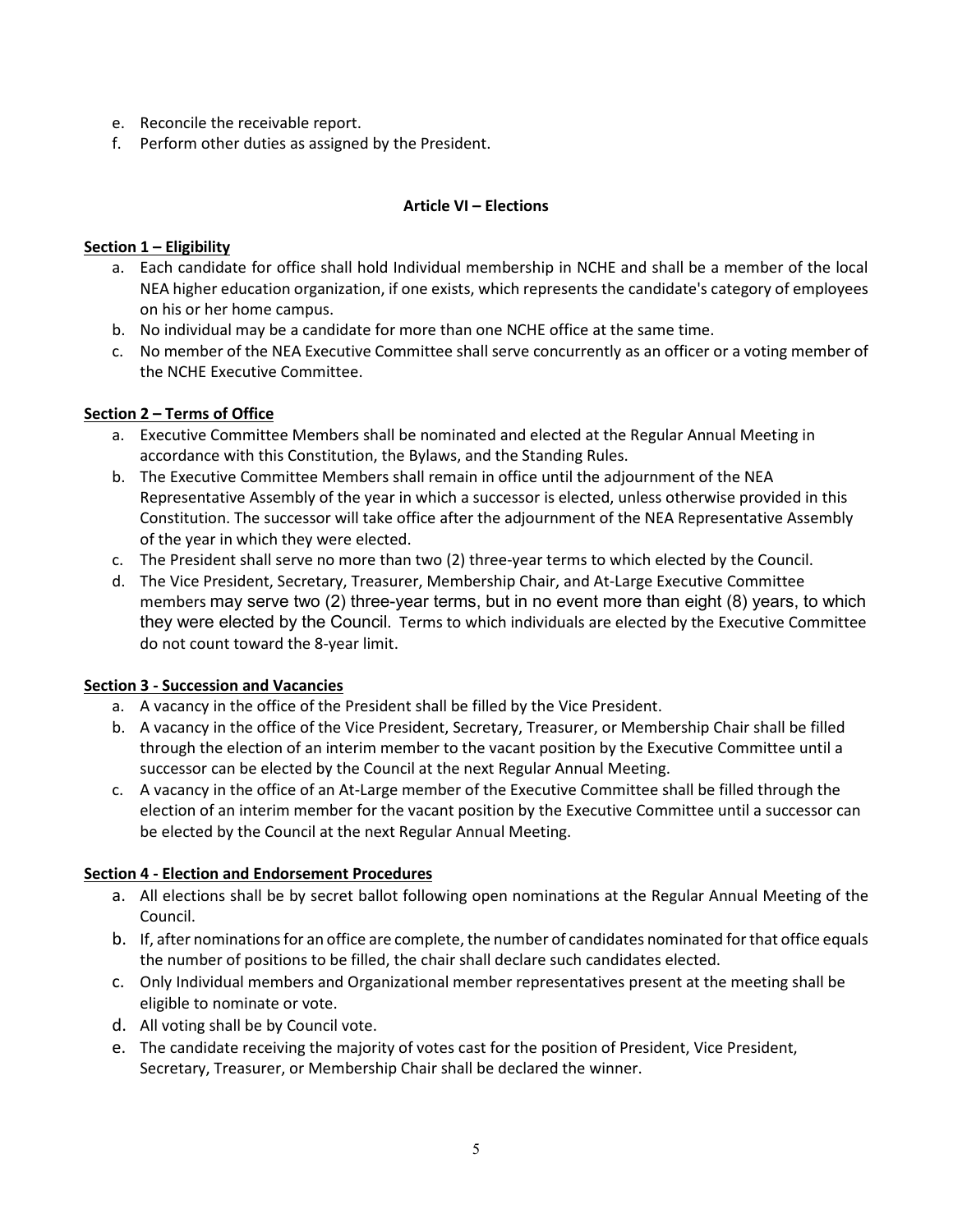- f. In the event that no individual receives a majority of the votes cast for the office in question, a run-off between the top two candidates shall be conducted for each officer or Membership Chair seat. The candidate with the majority of votes cast in each run-off election shall be declared the winner
- g. For At-Large Executive Committee seats, the candidates with the most votes will fill the available threeyear term seats. For shorter term seats, individual elections will be held for each seat, with the candidate getting the most votes declared the winner.
- h. All NEA Officer, Executive Committee member, and At-Large candidates for the NEA Board of Directors seeking the NCHE endorsement shall be endorsed by majority vote. If not all endorsements are made on the first ballot through a majority vote, then a run-off between the top two candidates shall be conducted. The candidate with the majority of votes cast in each run-off election shall be declared the endorsed candidate. If an equal number of candidates are seeking NCHE endorsement as there are open seats for the respective offices, the chair may call for a voice vote.

## **Section 5 - Recall**

Any Executive Committee member may be recalled or removed at any Regular Annual Meeting of the Council in a secret-ballot Council vote by a two thirds (2/3) vote of the ballots cast by registered members present and voting.

#### **Article VII - Ethnic-Minority Guarantees**

NCHE shall take all reasonable and legally permissible steps to achieve on its elective and appointive bodies ethnicminority representation that is at least proportional to the ethnic-minority population among NEA higher education members.

#### **Article VIII – Amendments**

#### **Section 1 - Voting**

This constitution may be amended at the Regular Annual Meeting of the Council in a secret-ballot Council vote by a two thirds (2/3) vote of the ballots cast by registered members present and voting.

#### **Section 2 - Submittal**

The text of proposed amendments must be submitted to the President at least sixty (60) days prior to the Regular Annual Meeting, and copies of the proposed amendment must be sent to all Organizational and Individual members at least thirty (30) days prior to the meeting.

#### **Section 3 – Non-substantive Changes**

The Executive Committee is authorized to make non-substantive changes in the Constitution.

#### **Article IX – Dissolution**

#### **Section 1 - Distribution of Assets**

In the event of the dissolution of the Council, any assets remaining after the payment of all debts of the Council shall be transferred to a successor organization.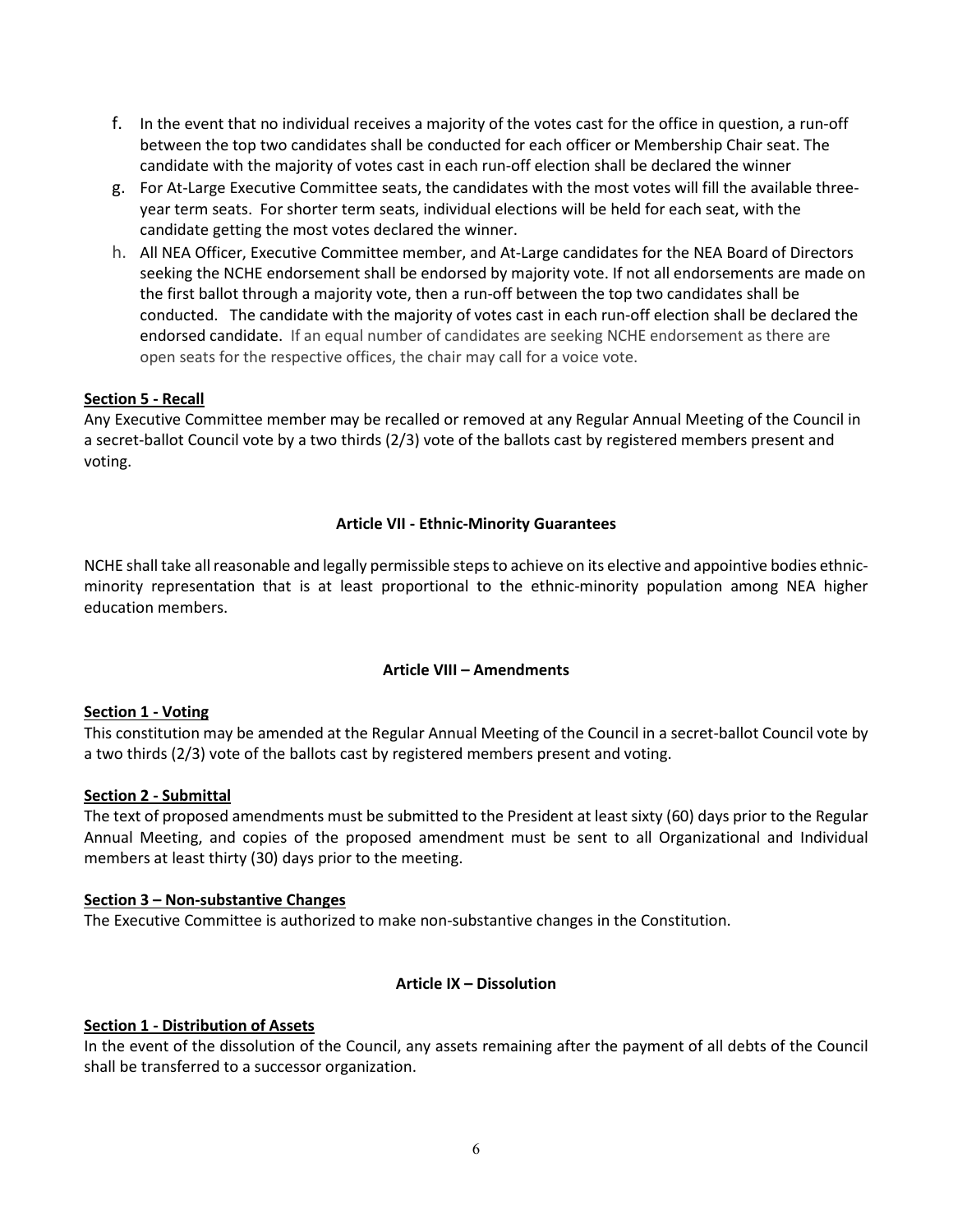#### **Section 2 - No Successor Organization**

In the event there is no successor organization, such remaining assets shall be transferred to the NEA Fund for Children and Public Education.

#### **Article X – Parliamentary Authority**

The current version of *Robert's Rules of Order Newly Revised* shall be the parliamentary authority of NCHE.

#### **Article XI – Ratification**

This constitution shall take effect upon receiving two-thirds (2/3) of the votes cast in a Council vote from among those present and voting at a special meeting called for this purpose in conjunction with the 1987 NEA Higher Education Conference.

*Adopted October 28, 1990 Revised January 20, 1992 Revised November 20, 1994 Revised December 6, 1998 Revised March 14, 2014 Revised June 30, 2017 Revised March 15, 2019.* 

*See Provisos on next page passed on March 15, 2019.*